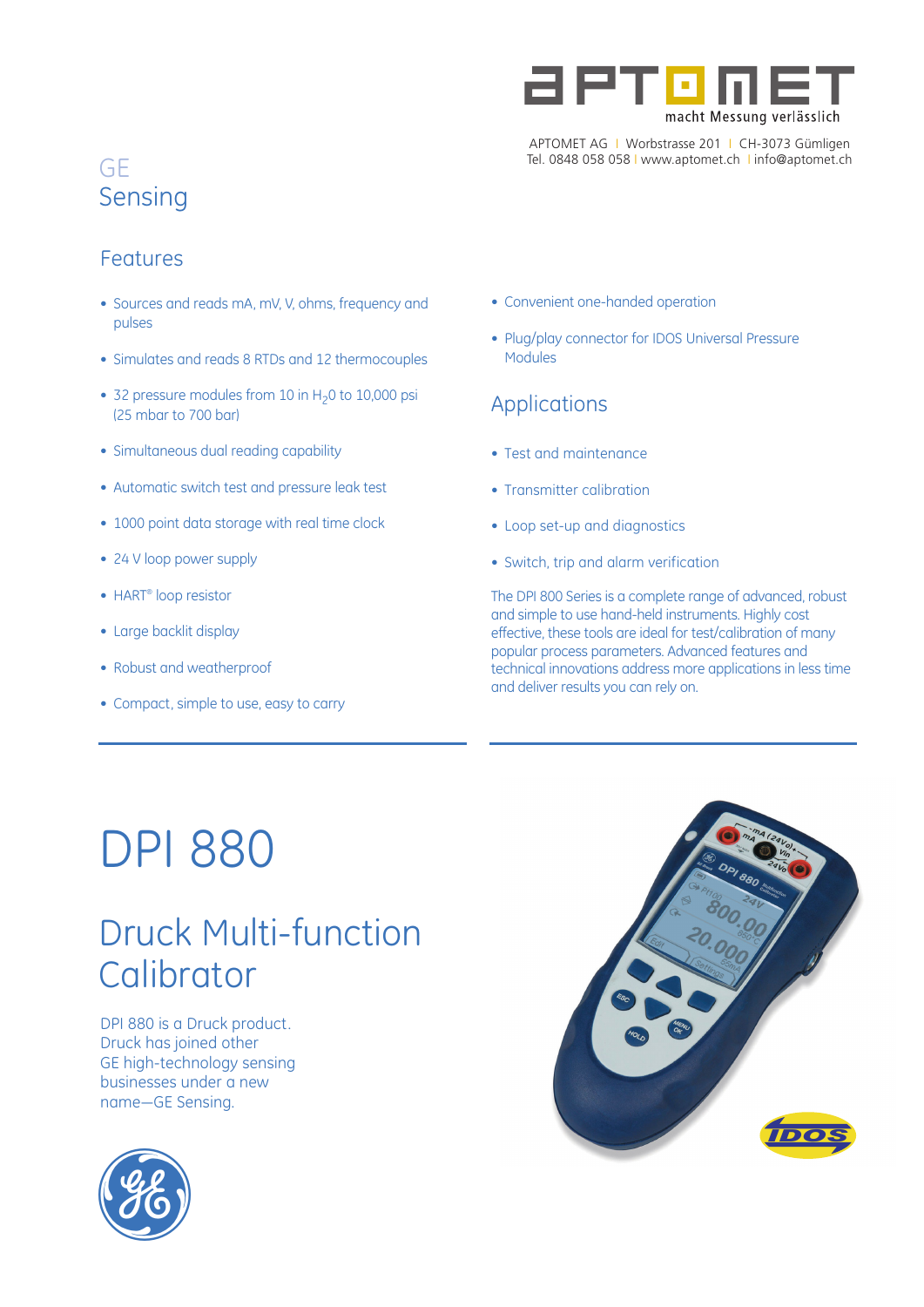## GE Sensing

# DPI 880 Specifications

The DPI 880 Multi-function Calibrator is an ultra compact and simple to use tool for testing, configuring and calibrating virtually all process parameters. It measures, sources and simulates mA, mV, V, RTDs, thermocouples, ohms, frequency, pulses and pressure, captures switch values and provides 24 V loop power.

#### **Simultaneous dual readings**

Reads both input and output parameters simplifying calibrations and system diagnostics. Calibration values are captured on one screen and adjustments are seen in real time, for example, when making zero and span adjustments.

|                      | Measure or source |  |              |              |            |              |          | <b>IDOS</b> |
|----------------------|-------------------|--|--------------|--------------|------------|--------------|----------|-------------|
|                      | mA                |  | mV           | Hz           | <b>RTD</b> | TC.          | <b>V</b> | Pressure    |
| mA                   |                   |  | ✓            | $\checkmark$ |            | ✓            | ✓        |             |
| mA (24V)             |                   |  | ✓            |              |            | $\checkmark$ | ✓        |             |
| v                    |                   |  |              |              |            |              |          |             |
| Switch test          |                   |  | ✓            | $\checkmark$ |            | ✓            | ✓        |             |
| <b>IDOS Pressure</b> |                   |  | $\checkmark$ | $\checkmark$ |            | ✓            |          |             |
| Leak test            |                   |  |              |              |            |              |          |             |

#### **Programmable step and ramp outputs**

Quickly step through calibrations with the %Step output or make zero and full scale adjustments using Span Check. The Ramp output is ideal for delicate analogue meters, rate of change indicators and checking valve travel and slew rates.

#### **Adjustable nudge output**

Provides small incremental output changes for accurately setting valve positioners, switches, trips, and alarms.

#### **Automatic switch test**

Captures open/closed trip values providing a fast and highly accurate "safety system" check.

#### **HART resistor**

Can be switched into the loop when required for a HART digital communicator avoiding the inconvenience of carrying a 250  $\Omega$  resistor.

#### **24V loop power supply**

Energises transmitters and control loops.

### **Temperature**

Measures or simulates RTD or thermocouple sensors and is the ideal tool for checking probes, transmitters, process loops, indicators and controllers. Use with a temperature probe to provide a versatile thermometer.

## **Unique thermocouple cold junction compensation**

Virtually eliminates errors caused by changing environmental conditions on test instruments used outside.



**Automatic detection of 2, 3 and 4 wire RTDs** Quickly detect damaged sensors and faulty wiring that could otherwise be missed or cause system inaccuracy.

#### **Thermometer with wide probe compatibility**

Compatibility with 8 RTDs and 12 thermocouples allows probe selection for any thermometer application, e.g. general purpose, high temperature, hygienic and aggressive media.

## **Frequency**

Measures or sources Hz, kHz, CPM and CPH providing a highly accurate calibration standard and versatile test tool for process technicians and electronic engineers. Dedicated features facilitate test and maintenance of electronic circuits, frequency/flow meters, batch counters, tachometers, and motion pickups.

#### **Automatic trigger**

Detects the best value regardless of waveform or amplitude.

#### Pressure

Intelligent Digital Output Sensor (IDOS) Pressure Modules are available from 10 in  $H<sub>2</sub>O$  to 10,000 psi (25 mbar to 700 bar). IDOS modules are Plug & Play requiring no instrument calibration or set-up to provide a fully featured pressure calibrator.

#### **Standard and Premier accuracy**

Standard accuracy from 0.05% FS includes operation over 32°F to 122°F (0°C to 50°C), one year stability and calibration uncertainty. The Premier range provides laboratory grade precision to 0.01% FS.

#### **Total flexibility**

IDOS modules can be used with any compatible instrument carrying the IDOS logo; for example, the DPI 800 series and DPI 150.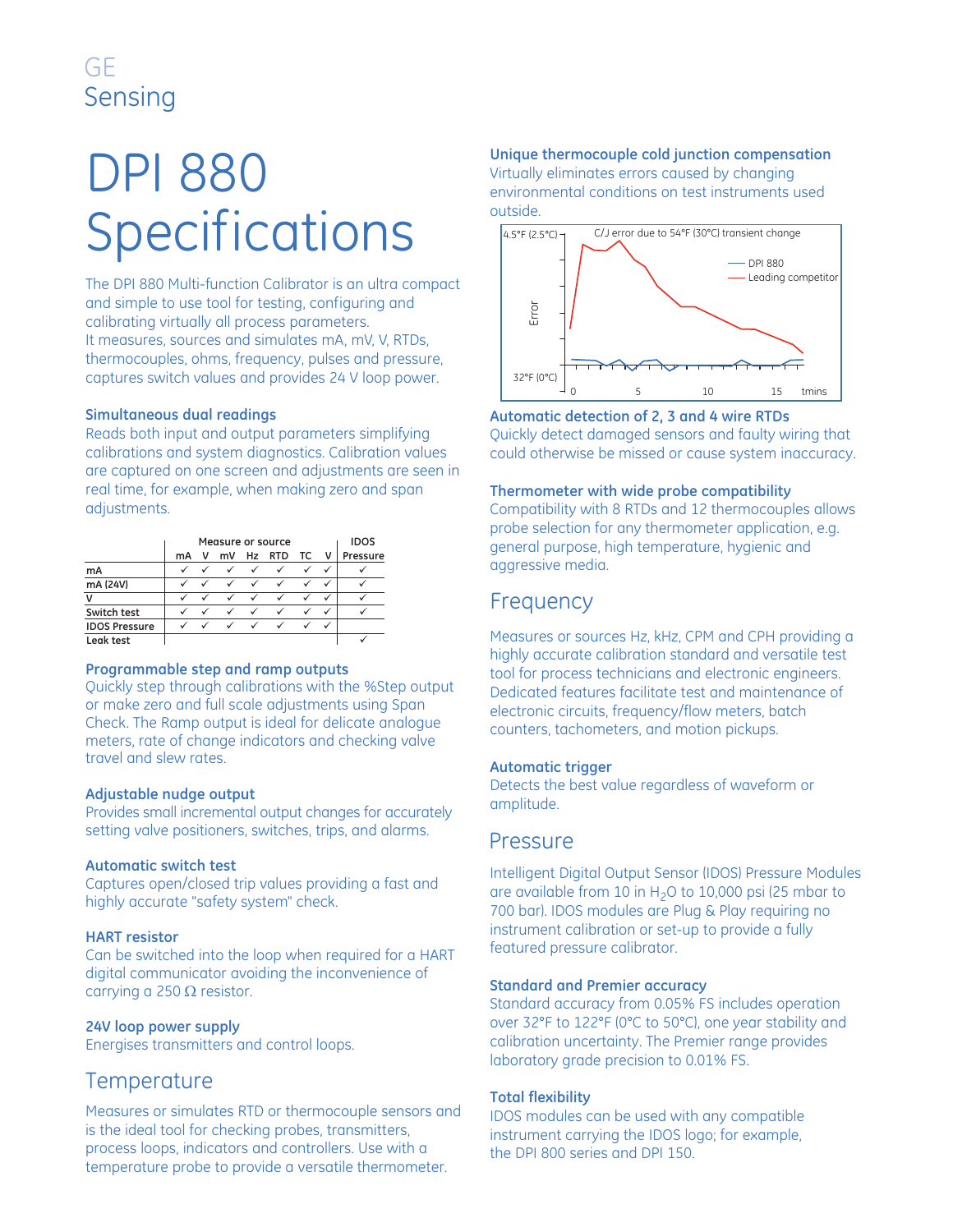## GE Sensing

#### **Electrical specification**

|                       | Measure accuracy        | Source accuracy               |
|-----------------------|-------------------------|-------------------------------|
| 0 to 24,000 mA        |                         | $0.02\%$ rdg + 2 counts       |
| 0 to 55,000 mA        | $0.02\%$ rdg + 3 counts |                               |
| 0 to 120.00 mV        |                         | $0.02\%$ rdg + 2 counts       |
| 0 to 12,000 V         |                         | $0.02\%$ rdg + 2 counts       |
| 0 to 30,000 V         | $0.03\%$ rdg + 2 counts |                               |
| 0 TO 4000.0 $\Omega$  | 0.1 to 1.3 $\Omega$     |                               |
| Switch detection      |                         | Open and closed, 2 mA current |
| Loop power            |                         | 24 V +/-10% (35 mA maximum)   |
| HART mA loop resistor |                         | 250 $\Omega$ (menu selection) |

#### **Frequency specification**

|                  | Measure accuracy                                                               | Source accuracy           |  |  |
|------------------|--------------------------------------------------------------------------------|---------------------------|--|--|
| 0 to 999.999 Hz  | $0.003\%$ rdg + 2 counts                                                       | $0.003\%$ rdg + 0.0023 Hz |  |  |
| 0 to 50,0000 kHz | $0.003\%$ rdg + 2 counts                                                       | 0.003% rdg + 0.0336 Hz    |  |  |
| 0 to 999999 cpm  | $0.003\%$ rdg + 2 counts                                                       |                           |  |  |
| 0 to 59999 cpm   |                                                                                | $0.003\%$ rdg + 0.138 cpm |  |  |
| 0 to 999999 cph  | $0.003\%$ rdg + 2 counts                                                       |                           |  |  |
| 0 to 99999 cph   |                                                                                | $0.003\%$ rdg + 0.5 cph   |  |  |
| Output waveform  | Square wave (zero crossing)                                                    |                           |  |  |
| Voltage input    | 30 V maximum                                                                   |                           |  |  |
| Trigger level    | 0 to 12 V resolution 0.1V                                                      |                           |  |  |
| Output amplitude | 0 to 12 VDC +/- 1% (10 mA maximum)<br>0 to 12 VAC pk-pk +/- 5% (10 mA maximum) |                           |  |  |

#### **Temperature specification**

| Measure and<br>Simulate | Standard           | *Accuracy                            | Range                                                   |
|-------------------------|--------------------|--------------------------------------|---------------------------------------------------------|
| Pt 50 (385)             | <b>IEC 751</b>     | $0.9^{\circ}$ F (0.5 $^{\circ}$ C)   | -328°F to 1562°F<br>(-200°C to 850°C)                   |
| Pt 100 (385)            | <b>IEC 751</b>     | $0.45^{\circ}$ F (0.25 $^{\circ}$ C) | -328°F to 1562°F<br>(-200°C to 850°C)                   |
| Pt 200 (385)            | <b>IEC 751</b>     | 1.08°F (0.6°C)                       | -328°F to 1562°F<br>(-200°C to 850°C)                   |
| Pt 500 (385)            | <b>IEC 751</b>     | $0.72^{\circ}$ F (0.4 $^{\circ}$ C)  | -328°F to 1562°F<br>(-200°C to 850°C)                   |
| Pt 1000 (385)           | <b>IEC 751</b>     | $0.36^{\circ}$ F (0.2 $^{\circ}$ C)  | -328°F to 752°F<br>(-200°C to 400°C)                    |
| D 100 (392)             |                    | JIS 1604-1989 0.45°F (0.25°C)        | -328°F to 1202°F<br>(-200°C to 650°C)                   |
| Ni 100                  | DIN 43760          | 0.36°F (0.2°C)                       | -76°F to 482°F<br>(-60°C to 250°C)                      |
| Ni 120                  | <b>MINCO 7-120</b> | $0.36^{\circ}$ F (0.2 $^{\circ}$ C)  | $-112^{\circ}$ F to $500^{\circ}$ F<br>(-80°C to 260°C) |
| Ohms                    |                    | $0$ to $4000$                        | 0.1 to 1.3 $\Omega$                                     |

\* Mid range figure quoted

Excitation: 0.2 to 0.5 mA measure, 0.05 to 3 mA simulate Pulse excitation currents minimum duration 10 ms

| <b>Type</b> | Standard       | *Accuracy                          | Range                               |
|-------------|----------------|------------------------------------|-------------------------------------|
| К           | <b>IEC 584</b> | $1.1^{\circ}$ F (0.6°C)            | -454°F to 2502°F (-270°C to 1372°C) |
|             | <b>IEC 584</b> | $0.9^{\circ}$ F (0.5 $^{\circ}$ C) | -346°F to 2192°F (-210°C to 1200°C) |
| Т           | <b>IEC 584</b> | $0.6^{\circ}$ F (0.3 $^{\circ}$ C) | -454°F to 752°F (-270°C to 400°C)   |
| B           | <b>IEC 584</b> | $1.8^{\circ}$ F (1.0 $^{\circ}$ C) | 32°F to 3308°F (0°C to 1820°C)      |
| R           | <b>IEC 584</b> | 1.8°F (1.0°C)                      | -58°F to 3214°F (-50°C to 1768°C)   |
| S           | <b>IEC 584</b> | $2.5^{\circ}$ F (1.4 $^{\circ}$ C) | -58°F to 3214°F (-50°C to 1768°C)   |
| F           | <b>IEC 584</b> | $0.7^{\circ}$ F (0.4 $^{\circ}$ C) | -454°F to 1832°F (-270°C to 1000°C) |
| N           | <b>IEC 584</b> | $1.1^{\circ}$ F (0.6 $^{\circ}$ C) | -454°F to 2372°F (-270°C to 1300°C) |
|             | DIN 43710      | $0.6^{\circ}$ F (0.3 $^{\circ}$ C) | -328°F to 1652°F (-200°C to 900°C)  |
| U           | DIN 43710      | $0.6^{\circ}$ F (0.3 $^{\circ}$ C) | -328°F to 1112°F (-200°C to 600°C)  |
| С           |                | 1.8°F (1.0°C)                      | 32°F to 4199°F (0°C to 2315°C)      |
| D           |                | $1.8^{\circ}$ F (1.0 $^{\circ}$ C) | 32°F to 4514°F (0°C to 2490°C)      |
| mV          |                | $0.2\%$ rdg + $0.01\%$ FS          | $-10$ to 75 mV                      |

*\*Mid range figure quoted*

*Cold Junction Error 0.4°F (0.2°C) maximum for 86°F (30°C) change in ambient temperature.* 

## IDOS Universal Pressure Modules

| <b>Pressure Range</b>                                               | G/D          | G | A            | Media       |   | *Accuracy %FS<br>s<br>P |      |
|---------------------------------------------------------------------|--------------|---|--------------|-------------|---|-------------------------|------|
| $\pm 10$ in H <sub>2</sub> O (25 mbar)                              |              |   |              | 0           | 6 | 0.1                     | 0.03 |
| $±1, 3, 5,$ or 10 psi<br>(70, 200, 350, or 700 m bar)               | $\checkmark$ |   |              | ℯ           | ❺ | 0.075                   | 0.03 |
| 5 psi (350 mbar)                                                    |              |   | $\checkmark$ | ❷           |   | 0.1                     | N/A  |
| -15 to 15 or 30 psi<br>$(-1)$ to 1 or 2 bar)                        | ✓            |   |              | 0           | ❸ | 0.05                    | 0.01 |
| 30 psi (2 bar)                                                      |              |   | $\checkmark$ | ❷           |   | 0.075                   | N/A  |
| -15 to 50, 100, 150 or<br>300 psi (-1 to 3.5, 7 10<br>or 20 bar)    |              | ✓ |              | $\mathbf 0$ |   | 0.05                    | 0.01 |
| 100, 300 psi (7, 20 bar)                                            |              |   | ✓            | $\bf o$     |   | 0.075                   | N/A  |
| 500, 1000, 1500, 2000<br>or 3000 psi<br>(35, 70, 100, 135, 200 bar) |              | ✓ |              | $\mathbf 0$ |   | 0.05                    | 0.01 |
| 5000 or 10,000 psi<br>(350 or 700 bar)<br>Sealed gauge              |              | ✓ |              | $\mathbf o$ |   | 0.05                    | N/A  |

*G = gauge, A = absolute, G/D = gauge/differential; calibrated referenced to atmosphere maximum line pressure 30 psi (2 bar).. Stainless steel, compatibility* -*Non-corrosive gas/fluid and Non-corrosive gas. (N/A = not available). Accuracy assumes regular zero correction.*

#### **\*IDOS UPM-S Standard Accuracy**

Total accuracy over 32°F to 122°F (0°C to 50°C) and one year stability.

#### **\*IDOS UPM-P Premier Accuracy**

Precision over 65°F to 82°F (18°C to 28°C). Option A) Negative calibration for Premier ranges

#### **Pressure Connections**

G 1/8 female or 1/8 NPT female

*Please refer to IDOS UPM data sheet for full specification*